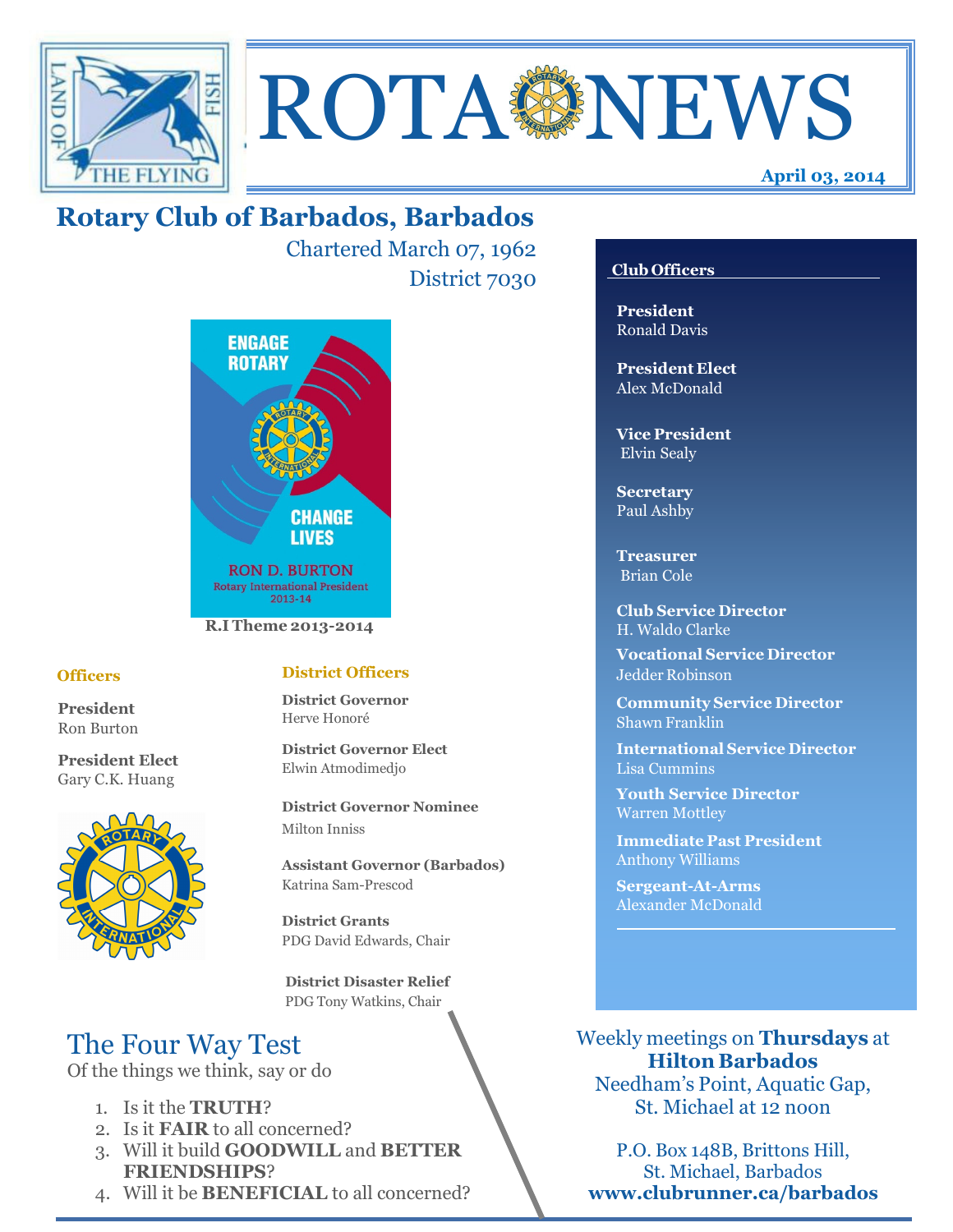#### **THE ROTARY CLUB OF BARBADOS WELCOMES ALL VISITING ROTARIANS AND GUESTS TO THIS WEEKLY MEETING**

**Today your Greeters are:**  Past Secretary Jomo Hope and Heather Tull

**Today will be a Fellowship Meeting** 

**For those who missed last week, March 27, 2014** 

The club was brought up to date on the finances from the updates on the **"Bee Gees" Show, District Conference – Martinique and International Convention - Australia**

#### **Induction**

The Rotary Club of Barbados welcomed another new member, **Nicholle Manz-Baazaoui. Her Classification is Economics – International Relations** 



**Nicholle Manz-Baazaoui being congratulated by her boss, Hon Rotarian Ambassador Larry L. Palmer while President Ron looks on** 

#### **The Weekly Children's Home Engagement Program – Director Shawn**

The program continued last week with a visit on Thursday evening where discussions were held on career options with four of the children as the others were away attending the "Inter-School" Sports at the National Stadium.

#### **Rotaract UWI**

President Ron attended the official "Handing Over" ceremony of the Rotaract Club of the University of The West Indies, Cave Hill, which was held on Saturday March 29th at 6:00 p.m. at Cave Hill. The new Board will be installed.

President Ron reported that a successful recruitment drive had taken place under the previous BOD with membership increasing from 12 to 30.



**President Kemar handing out certificates** 

#### **Rotary Club of Barbados West joins the fold - President Joe speaks to Barbados Today**

About the induction of the first females – Janelle Ward and Sherry-Ann Griffith, the president stated: "Any president that is sitting here will know that it is always a privilege when as a president you get the honour to induct new members into your club. However, obviously tonight it is even more special for me as I am inducting the very first ladies into Rotary West.

**"Many . . . will probably [say it is] well overdue, but all I will say is all good things come to those that wait, and as much as we all would like to have ladies in our club for many years, we have to ensure that the environment into which they are coming is welcoming and such that they can perform to their fullest as Rotarians, and we have to wait till the time is right, and I am pleased to say that the time was right".** 

## **District Conference**

The deadline for Presidential Citation Award forms and Public Image Award forms was March 31, 2014 and there were a total of 505 registrants, including 29 from Barbados.

Please be reminded that any member who wishes to register after **April 1, 2014** the registration fee increases to **USD\$400.00.**

All Secretary Elects have been registered, only Rotary South has both the President Elect and Secretary Elect identified as such in the registration list. Please be reminded that if Secretary Elects are unable to attend, they will require approval from DGE Elwin to take up the post for the upcoming Rotary year.

# **Meeting Details**

**Thursday, March 27, 2014. Sergeant-At-Arms: Past President Roger Smith** 

- **Attendance 48%**
- **Raffle \$128**
- **Fines \$231**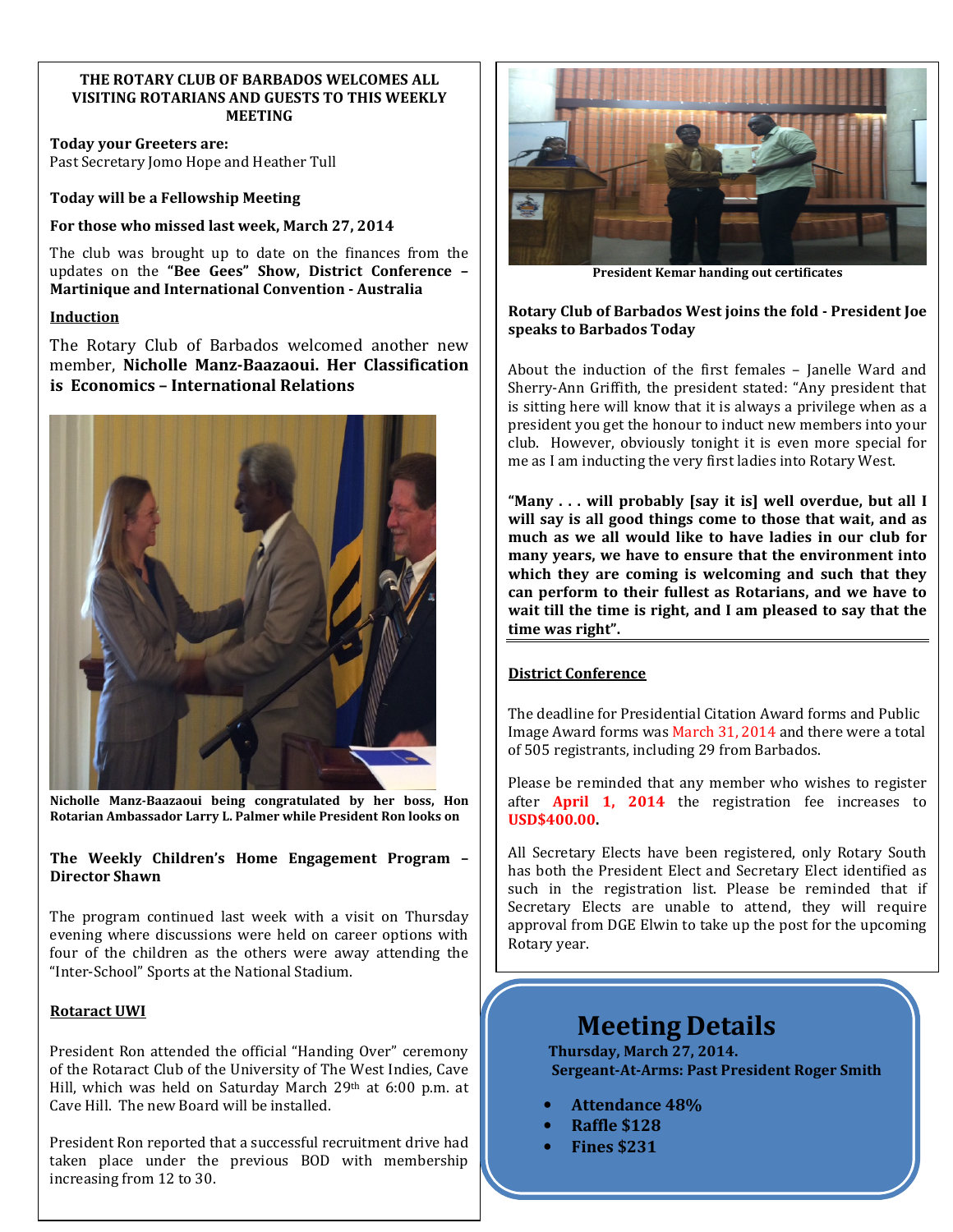## **Profiles in Community Service # 5**

Dr. Grenville Winslow Phillips, C.B.E,, J.P. A continuation

The Rotary Club of Barbados is this year celebrating the 25th anniversary of Rotary in Barbados, and in recognition of this significant landmark, Rotary proposes to honour 25 persons of the Barbadian community in appreciation of their outstanding service beyond the call of duty.

#### **Profiles of the Lucky 25 – (Sunday Advocate, March 15, 1987)**

At the anniversary dinner a special plaque was unveiled, an honour roll of Past Presidents. In addition to this Charter President, Sir Theodore Brancker was presented with a special plaque "in recognition of his outstanding service."

The members of the Rotary Club then recognized 25 people who have given special and previously unrecognized service to Barbados.

**Mr. St. Claire Clarke** was recognized for his 24 years "devoted service to Rotary and the community." Mr. Clarke has served as a Director of Rotary and assisted with Senior Citizens and in the Children's Home beyond the call of duty. In addition Mr. Clarke had contributed greatly to the Prison Board, Scout Movement, Mental Health, Diabetic Association, School Board, Parochial Church Council, Diocesan Synod and St. George Church Choir.

**Mr. Oliver Evelyn** of the Transport Board was honoured for his outstanding service as a bus driver for the past 26 years and his conscientious role as a good ambassador on behalf of his employer. He was also honoured for his inspiration to his fellow workers through his deportment and personality.

**Mrs. Violet Gittens** was recognized for her pioneer work in the area of child care in Barbados. Mrs. Gittens took children from the Alms Houses of Barbados and in their place established Children's Homes; and trained suitable staff. It was she who instituted Child Month, established the Friends of the Children's Homes and she was elected the first female Chairman of the Child care Board in 1977.

**Mrs. Sonya Lawrence** was honoured for her invaluable contribution to the Careers Showcase and her community service in many fields, for examples a member of the Business and Professional Women's Club, a member of the Board of management of the Barbados Community College and Council of the Barbados Chamber of Commerce. She was the first president of the Presentation College Parent Teacher Association and she is also a Justice of the Peace.

#### **Profiles of the Lucky 25 – (Sunday Advocate, March 15, 1987)**

**Mrs. Marjorie Marshall** was honoured for her contribution to primary school education, the Barbados Union of Teachers (BUT)the Barbados community in general. She was head teacher of St. George's Primary School and was the driving force behind its many successes and initiated many new programmes and activities. She was the first female president of the BUT.

**Mrs. Sylvia Parris** was honoured for her impressive record in stimulating children to read. Mrs. Parrisis a librarian in the Juvenile Department of the national Library Service. She was instrumental in starting the Children's Summer Programme in 1984.

**Mr. Michael Robinson** was recognised for his contribution to the Prison's Five Year Development Programme which has changed the entire physical structure of the institution and for devoting his off time at weekends to upgrade community facilities.

**Dr. Leonard Shorey** was honoured for his fearless, independent voice in addressing the important controversial issues relating to primary education in the print and electronic media as well as in the Senate.

**Mr. Kenneth Mayers** was honoured for his volunteer service to the St. John Ambulance Brigade, the Open House Programme of the National Trust, the National Chain Link Programme of Rotary and as a blood donor for 27 years.

**Mrs. Ednith Parris** was honoured in recognition of her 46 years dedicated service to the Girl Guide Movement. She was an observer at the World Conference of Guiding in Sussex and is a past member of the Training Committee of the Caribbean Link of Guiding, a local camp advisor and presently Commissioner for Training and the Chief Guider of the 4th Barbados Guides since 1963.

**Fire Officer, Mr. Luther St. Clair Jordan** was honoured for his professional dedication and discipline in giving unstintingly of his time in the field of transportation.

**Mrs. Millicent Maitland** of Andrea on Sea was honoured in recognition of her invaluable contribution to tourism generally and her liberal generosity to many charitable organizations, including the Thelma Vaughn Memorial Home, the Red Cross, Lions Central, Salvation Army, Oistins Fish Festival, students of Erdiston and Codrington College and Meals on Wheels, St. George.

*Next Week –a continuation of The Lucky 25 -Profiles of persons recognized on the 25th Anniversary of the RCoB* 

*Continued next page*